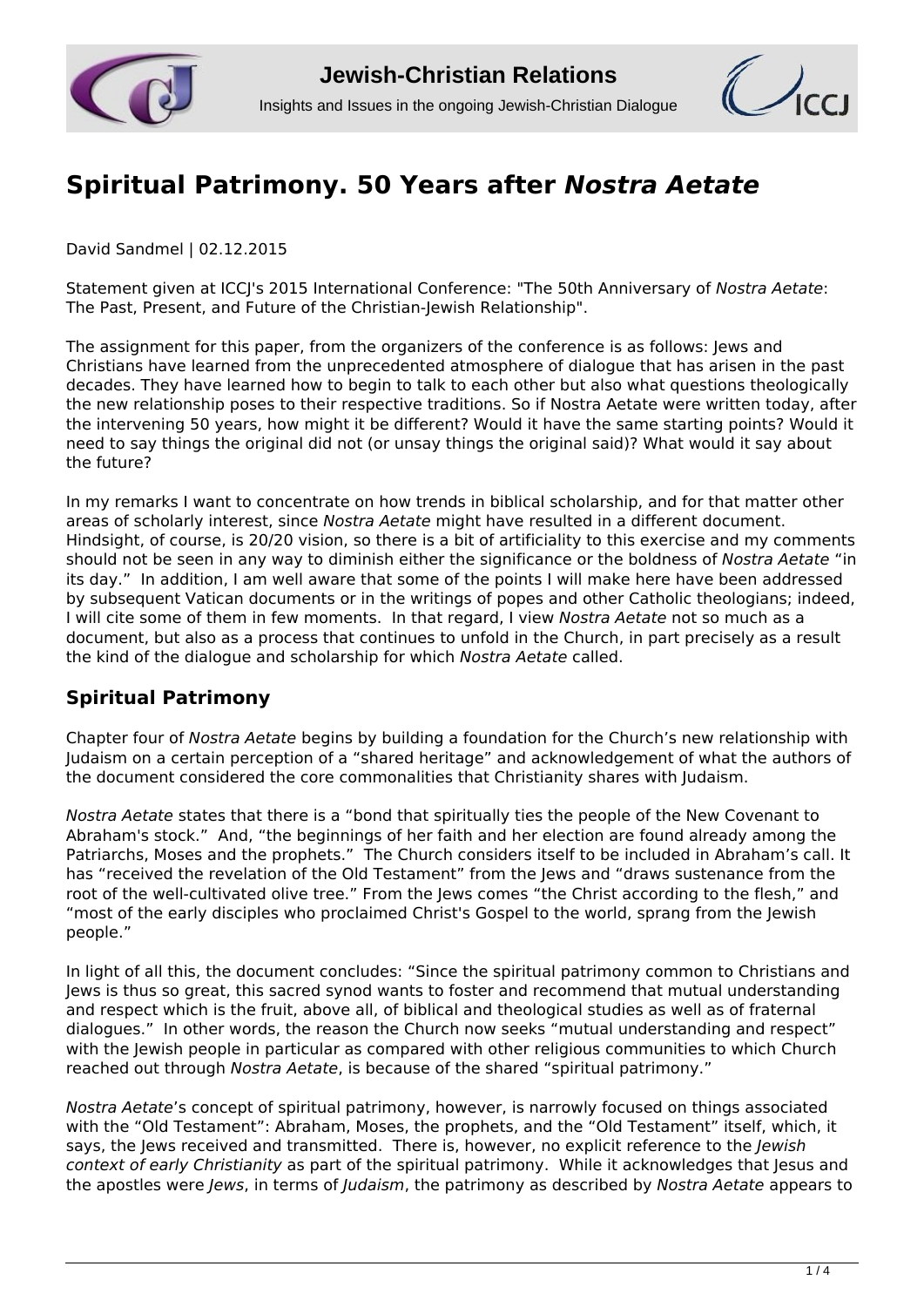be restricted to the Old Testament.

Does this model of Christianity's relationship to Judaism reflect the continued influence of the "teaching of contempt" on the writing of Nostra Aetate? According to *Nostra Aetate*, all that Judaism shares with Christianity can be found in the text of the Old Testament; the Judaism that Jesus and the earliest Christians lived and practiced is not mentioned. The idea that by the time of Jesus, Judaism has become a petrified, oppressive, legalistic – dead – religion was one of the tropes of the teaching of contempt. *Nostra Aetate* certainly does not say anything like this, but I think it is fair to ask if the omission of Jesus' Jewish context reflects that heritage.

This negative characterization of the nature of the relationship between Judaism and Christianity dominated Christian biblical scholarship at the time of the writing of *Nostra Aetate*, though there was a shift underway whose roots stretch back to the late nineteenth century, beginning with the works of Emil Schurer, then, in the twentieth century, John Travers Herford, George Foote Moore, Joseph Klausner and many others. These scholars argued that Jesus, the New Testament, and early Christianity could only be understood within the broader context of the Judaism within which it arose. The development of this new paradigm in scholarship picked up steam in the post-war era and after *Nostra Aetate*. I believe there are aspects of *Nostra Aetate* that reflect this influence as well. The fact that both these contradictory tendencies are found in one document should not surprise us.

Let me digress for a moment. There is, I believe, a certain symbiosis between Biblical scholarship and Jewish-Christian relations. Scholarship provides models of the past that undermine the traditional misunderstandings and misrepresentations of history that have shaped negative images of the other. At the same time, I believe the spirit of relationship and dialogue represented by – and called for in – *Nostra Aetate* as well as its overall positive approach to the Jewish people, helps to create an environment in which scholars have become aware of some traditional biases and are able to see new models that are not defined by a contemptuous worldview.

To return to my thesis, *Nostra Aetate*'s use of the term "Old Testament" as well as the idea that the Jews preserved the "Old Testament" for the Church is itself somewhat anachronistic. Neither the TaNaKh nor the "Old Testament" as they came to be known in each tradition existed before Christianity came into being. As we have learned from biblical scholarship, the establishment of both the Jewish and the Christian canons of the Tanakh/Old Testament occurs as part of the process through which both Christianity and Judaism defined themselves in the centuries after the crucifixion and the destruction of the Second Temple. Perhaps I am being too literal or pedantic here, but if it were written today, I wonder if *Nostra Aetate* would be more precise on this point.

The image of first century Judaism and the emergence of Christianity that is now the consensus in contemporary scholarship shows that the spiritual patrimony that Judaism and Christianity share goes well beyond the text and the teachings of the "Old Testament" and the prophets. Christianity in its earliest manifestations was a variety of Second Temple Judaism, thus Second Temple Judaism, I would argue, is part of Christianity's spiritual patrimony. So, for examples, ideas about the messiah and resurrection, just to name two that were so central to the message of the early church, are found in Second Temple Judaism, but not in the Old Testament, even if traditionalists in both communities insist that these ideas are found there.

Of equal importance, recent scholarship on the so-called "parting of the ways" has shown that the boundary between Judaism and Christianity remained fluid and porous at least into the fourth century and in some locations as late as perhaps the seventh century. Similarly, the new scholarship on Paul, represented by the work of Mark Nanos (among others), demonstrates that Paul's thinking was shaped by Second Temple Judaism as well. Thus what Christianity shares with Judaism includes much more than the biblical.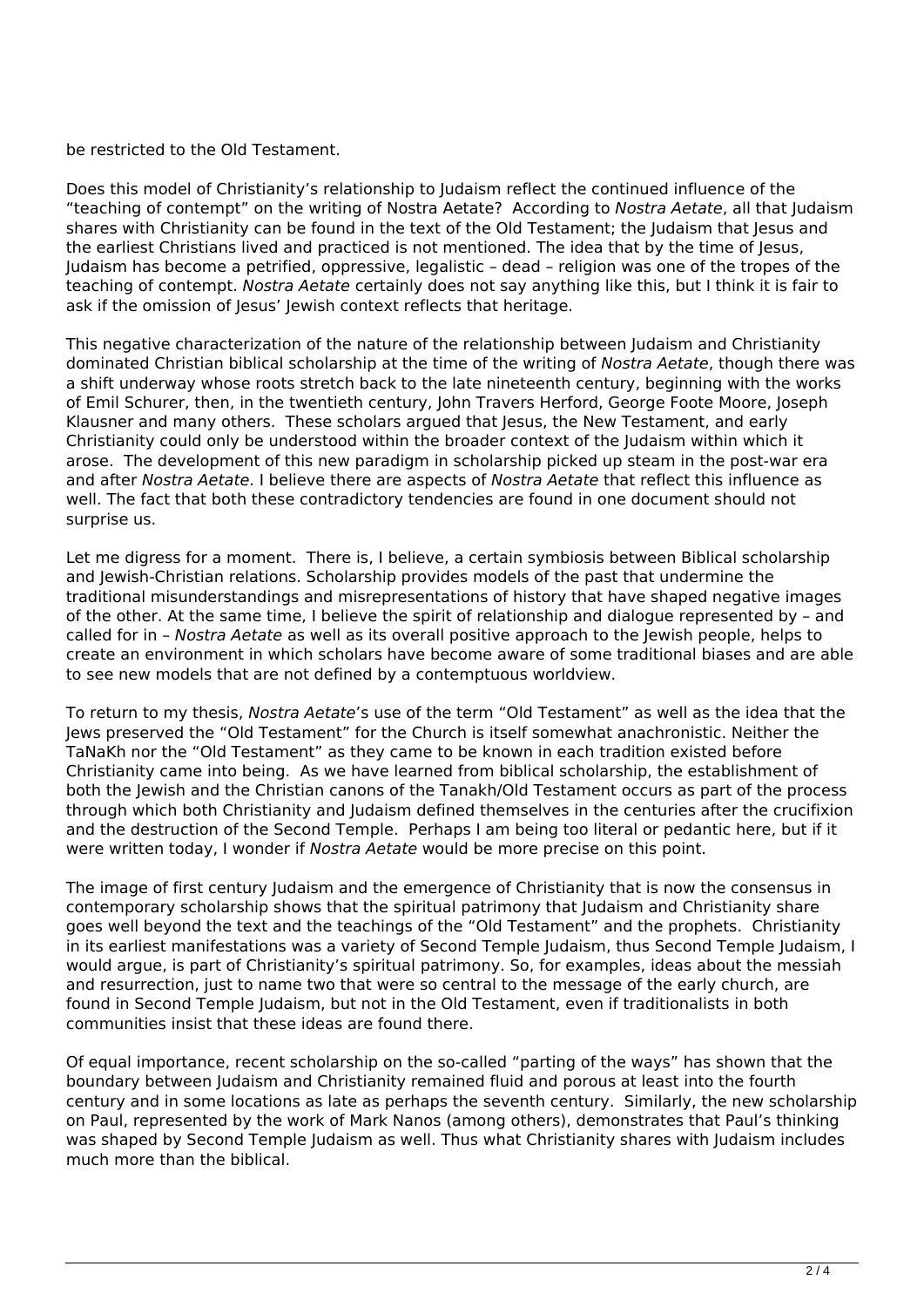I should add here that the same goes for Judaism. *Nostra Aetate* seems to restrict the idea of "spiritual patrimony" to a distant past. In a similar vein, traditional Jewish views of history in which Christianity is an aberration that diverged from Judaism at the time of Jesus, or at best with Paul, also omit what we now know about the influence that a growing and increasingly powerful Christianity had on Jewish self-definition during the early rabbinic era.

In sum, we have learned from biblical scholarship, and from other fields, that the interconnectedness of Judaism and Christianity goes well beyond the bible and certainly continues into the first several centuries of the Common Era. Indeed, if there is a symbiosis between scholarship and Jewish-Christian relations, I would suggest that there is and continues to be a certain symbiosis between Judaism and Christianity. The centuries of living together, of mutual rejection, and of subtle influence, have and continue to shape how both Jews and Christians understand themselves.

If *Nostra Aetate* were being written today, I think it might present an expanded and more textured vision of spiritual patrimony that would include the legacy from Second Temple Judaism in both its Hebrew/Aramaic and Greek expressions. Indeed, it might well choose a different word to represent that relationship. Though "spiritual patrimony" is a felicitous phrase – and I believe intended to be positive – it may not be the most apt description of the relationship between Judaism and Christianity.

Though less poetic, inextricable bond to one another may actually be a better descriptor than spiritual patrimony. This is something that the church has begun to recognize and to express. Here, for example, I would cite the famous words of Pope John Paul II, who said

"The Jewish religion is not extrinsic to us but in a certain way intrinsic to our own religion. With Judaism, therefore, we have a relationship which we do not have with any other religion. You are our dearly beloved brothers, and, in a certain way, it can be said that you are our elder brothers.

Similarly, two citations from The Jewish People and their Scriptures in the Christian Bible strongly suggest that, in the eyes of the church, there are things that Judaism and Christianity continue to share; the connection is not merely historic but is spiritually significance today:

The Jewish Messianic wait is not in vain. It can become for us Christians a strong stimulus to maintain alive the eschatological dimension of our faith. We, like them, live in expectation. The difference is in the fact that for us, he who will come will have the traits of that Jesus who has already come and is already active and present among us.

This same document also states:

Christians can and ought to admit that the Jewish reading of the Bible is a possible one, in continuity with the Jewish Sacred Scriptures from the Second Temple period, a reading *analogous* to the Christian reading which developed in parallel fashion. Both readings are bound up with the vision of their respective faiths, of which the readings are the result and expression. Consequently, both are irreducible.

On the practical level of exegesis, Christians can, nonetheless, learn much from Jewish exegesis practised for more than two thousand years, and, in fact, they have learned much in the course of history. For their part, it is to be hoped that lews themselves can derive profit from Christian exegetical research.

Finally, I want to cite the words of Pope Francis in his exchange with Dr. Scalfari:

What I can say, with the Apostle Paul, is that God has never stopped believing in the alliance made with Israel and that, through the terrible trials of these past centuries, the Jews have kept their faith